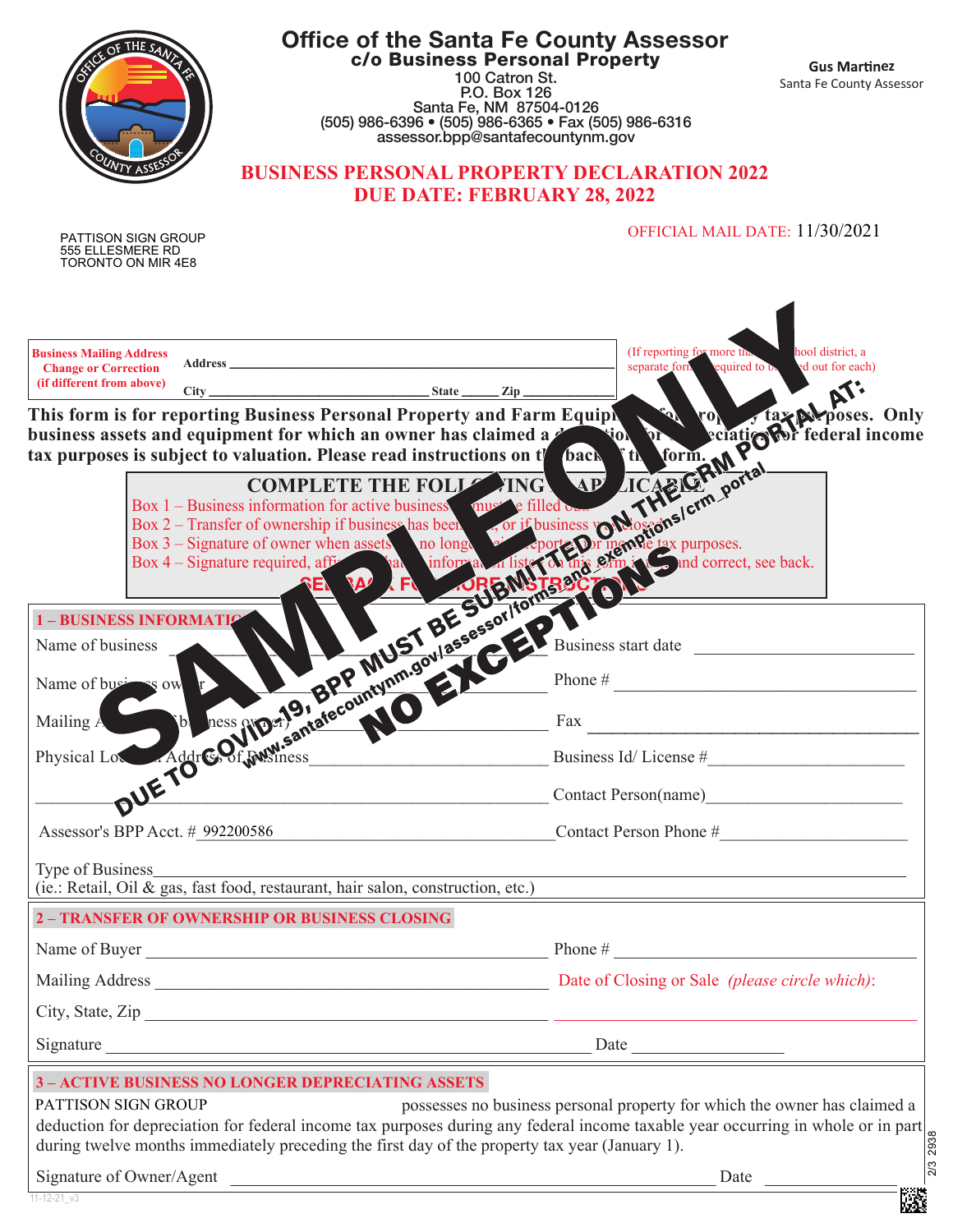# **INSTRUCTIONS & INFORMATION**

### **For assistance or questions, contact the personal property department listed on the front of this form.**

- 1. Assets having a deduction for depreciation and/or Section 179 expense which was reported to the IRS for the previous tax year must be reported on this form. See 7-36-8-NMSA-1993 Amended. A copy of the Federal depreciation schedule/detail (179) worksheet MUST be attached. (MANDATORY)
- 2. Depreciation used is a straight line method of calculating the depreciation allowance over the useful life of an asset. The MACRS or ACRS recovery periods cannot be used for New Mexico property tax valuation purposes.
- 3. 100% acquisition cost must include freight, installation, and any fees included in the purchase of an asset. Use rounded whole numbers.
- 4. Owners of rentals or leased housing must report appliances, drapes, furnishings, etc.
- 5. If leasing equipment, a separate sheet listing the equipment type, lessor's name, mailing address,  $\Box$  one number must be attached.
- 6. Do not report vehicles or trailers licensed in the State of New Mexico with M
- 7. Note: Corrections submitted after the 30-day protest period as **indicated on the Notice of Value will be applied to the next year.** If you are not on the tax roll, you will be added to the current tax cent tax the omitted **property statutes and will be subject to the non-rendity.**

## **Note:**

- This form **MUST be completed in accordance with the above listed instructions and submitted** using  $\sim$  RM  $\sim$  by the last day of February (Sec. 7-38-8). NO EXTENSIONS GRANTED. All file to the comported.
- All business assets **Object to valuation for property tax purposes shall be valued as of January 1 of every year.**
- **A personal property report must be made annually even if no changes have been made. Failure to report will result in a 5% non-rendition penalty.**
- **Falsification of a report may result in penalties up to 25% (Sec. 7-38-8).**
- **All returns are subject to field audits.**

### **Box 4 – AFFIRMATION (MANDATORY)**

I do solemnly affirm to the best of my knowledge that the statements on this form completed and signed by me and the preceding list and description are full and correct statements of all business personal property required to be reported pursuant to Section 7-38-8 of the Property Tax Code, in this County on January 1st, and all statements required to be made under the Property Tax Code, and I so affirm under penalties of perjury.

 $\_$  , and the set of the set of the set of the set of the set of the set of the set of the set of the set of the set of the set of the set of the set of the set of the set of the set of the set of the set of the set of th

Signature of Owner/Authorized Agent Date Date Date Date

11-12-21\_v3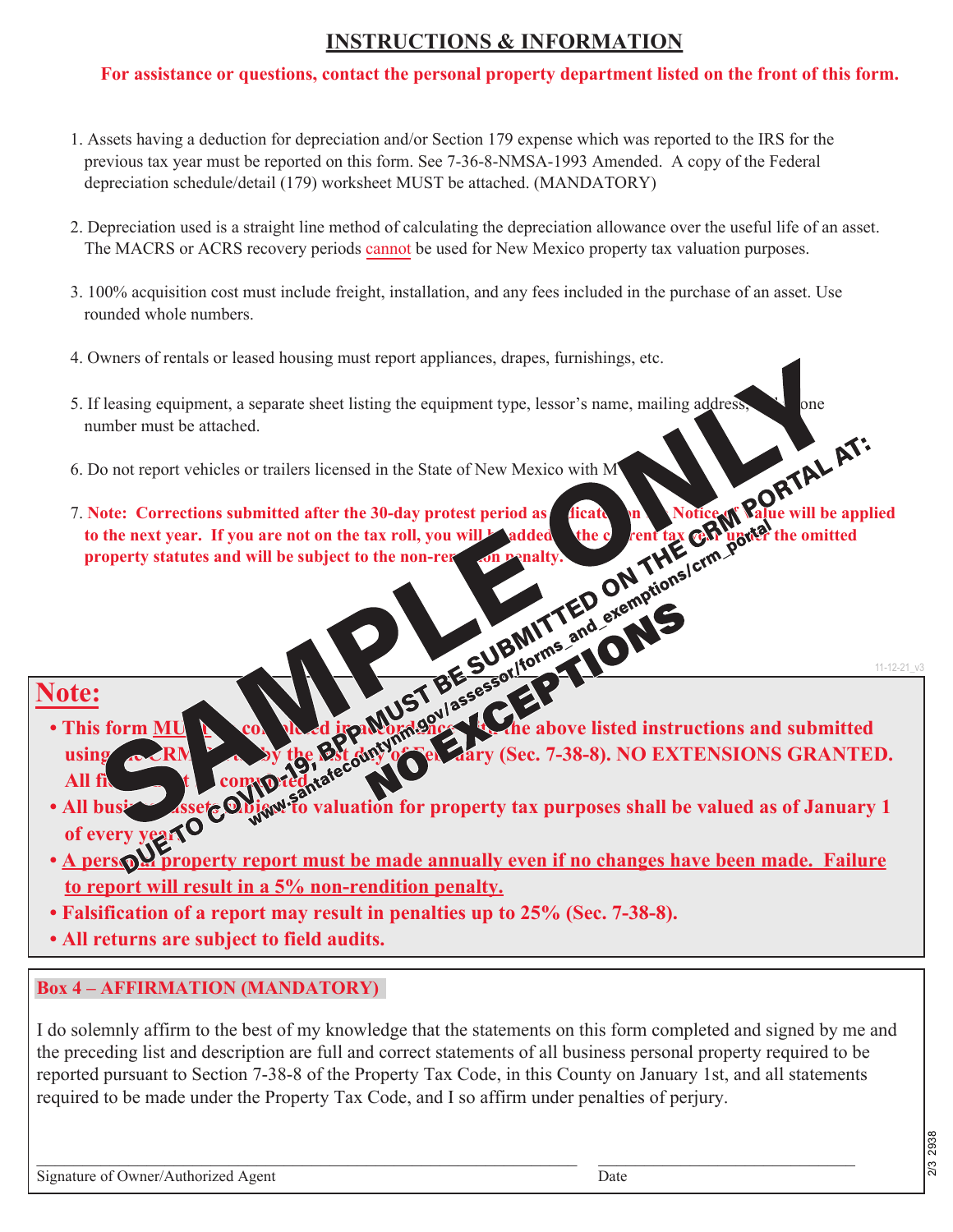### **2022 Santa Fe County Business Personal Property Itemized Rendition Report**

| BPP Acct. #: 992200586                                                                                                                                                                                                         |                                                                  | Keycode: 058DB1A747BC |                                   |                                   |                                                                                 |                                          |                                   |
|--------------------------------------------------------------------------------------------------------------------------------------------------------------------------------------------------------------------------------|------------------------------------------------------------------|-----------------------|-----------------------------------|-----------------------------------|---------------------------------------------------------------------------------|------------------------------------------|-----------------------------------|
| <b>Name of Business: PATTISON SIGN GROUP</b>                                                                                                                                                                                   |                                                                  |                       |                                   |                                   |                                                                                 |                                          |                                   |
| DO NOT USE NEGATIVE NUMBERS.USE WHOLE NUMBERS AND ROUND TO THE NEAREST WHOLE NUMBER                                                                                                                                            |                                                                  |                       |                                   |                                   |                                                                                 |                                          |                                   |
| <b>EQUIPMENT</b><br><b>CATEGORY</b>                                                                                                                                                                                            | <b>SCHEDULE #</b><br><b>(FROM THE</b><br><b>BACK OF</b><br>FORM) |                       | <b>YEAR OF</b><br><b>PURCHASE</b> | <b>ACQUISITION</b><br><b>COST</b> | <b>PERCENT</b><br><b>GOOD</b><br>(FROM BACK OF FORM)<br>USE 100% IF SECTION 179 | <b>APPLY</b><br><b>SEC</b><br>179<br>Y/N | <b>DEPRECIATED</b><br><b>COST</b> |
| <b>Example: Office Furn.</b>                                                                                                                                                                                                   | $\overline{2}$                                                   |                       | 2021                              | 250,000                           | 96                                                                              | N <sub>0</sub>                           | 240,000                           |
| <b>Example: Office Furn.</b>                                                                                                                                                                                                   | $\overline{2}$                                                   |                       | 2021                              | 250,000                           | <b>100</b>                                                                      | Yes                                      | 250,000                           |
|                                                                                                                                                                                                                                |                                                                  |                       |                                   |                                   |                                                                                 |                                          |                                   |
|                                                                                                                                                                                                                                |                                                                  |                       |                                   |                                   |                                                                                 |                                          |                                   |
|                                                                                                                                                                                                                                |                                                                  |                       |                                   |                                   |                                                                                 |                                          |                                   |
|                                                                                                                                                                                                                                |                                                                  |                       |                                   |                                   |                                                                                 |                                          |                                   |
|                                                                                                                                                                                                                                |                                                                  |                       |                                   |                                   |                                                                                 |                                          |                                   |
|                                                                                                                                                                                                                                |                                                                  |                       |                                   |                                   |                                                                                 |                                          |                                   |
|                                                                                                                                                                                                                                |                                                                  |                       |                                   |                                   |                                                                                 |                                          |                                   |
|                                                                                                                                                                                                                                |                                                                  |                       |                                   |                                   |                                                                                 |                                          |                                   |
|                                                                                                                                                                                                                                |                                                                  |                       |                                   |                                   |                                                                                 |                                          |                                   |
|                                                                                                                                                                                                                                |                                                                  |                       |                                   |                                   |                                                                                 |                                          |                                   |
|                                                                                                                                                                                                                                |                                                                  |                       |                                   |                                   |                                                                                 |                                          |                                   |
|                                                                                                                                                                                                                                |                                                                  |                       |                                   |                                   |                                                                                 |                                          |                                   |
|                                                                                                                                                                                                                                |                                                                  |                       |                                   |                                   |                                                                                 |                                          |                                   |
|                                                                                                                                                                                                                                |                                                                  |                       |                                   |                                   |                                                                                 |                                          |                                   |
|                                                                                                                                                                                                                                |                                                                  |                       |                                   |                                   |                                                                                 |                                          |                                   |
|                                                                                                                                                                                                                                |                                                                  |                       |                                   |                                   |                                                                                 |                                          |                                   |
|                                                                                                                                                                                                                                |                                                                  |                       |                                   |                                   |                                                                                 |                                          |                                   |
|                                                                                                                                                                                                                                |                                                                  |                       |                                   |                                   |                                                                                 |                                          |                                   |
|                                                                                                                                                                                                                                |                                                                  |                       |                                   |                                   |                                                                                 |                                          |                                   |
|                                                                                                                                                                                                                                |                                                                  |                       |                                   |                                   |                                                                                 |                                          |                                   |
|                                                                                                                                                                                                                                |                                                                  |                       |                                   |                                   |                                                                                 |                                          |                                   |
|                                                                                                                                                                                                                                |                                                                  |                       |                                   |                                   |                                                                                 |                                          |                                   |
| DUE TO COULD TO THE RESIDENCE OF THE CRIMP OF THE CRIMP OF THE CRIMP OF THE CRIMP OF THE CRIMP OF THE CRIMP OF THE CRIMP OF THE CRIMP OF THE CRIMP OF THE CRIMP OF THE CRIMP OF THE CRIMP OF THE CRIMP OF THE CRIMP OF THE CRI |                                                                  |                       |                                   |                                   |                                                                                 |                                          |                                   |
| <b>TOTAL</b>                                                                                                                                                                                                                   |                                                                  |                       |                                   |                                   |                                                                                 |                                          |                                   |

Examples: Acquisition Cost X Percent Good = Depreciated Cost (Full Value) ................. 250,000 X 96% = 240,000 Depreciated Cost / 3 = Taxable Value ..................................................................................... 240,000 / 3 = 80,000

\*Section 179 assets must have been acquired/purchased the prior year (2021) to the current tax year (2022) and will be assessed at  $100\%$  good.

See back of this page for depreciation/percent good schedules. If you cannot find the appropriate schedule, please contact the Business Personal Property Department.

> **All renditions MUST be submitted via the CRM Portal at: http://www.santafecountynm.gov/assessor PLEASE USE THIS ITEMIZED RENDITION REPORT AS A GUIDE.**

3/3 2938 3/3 2938